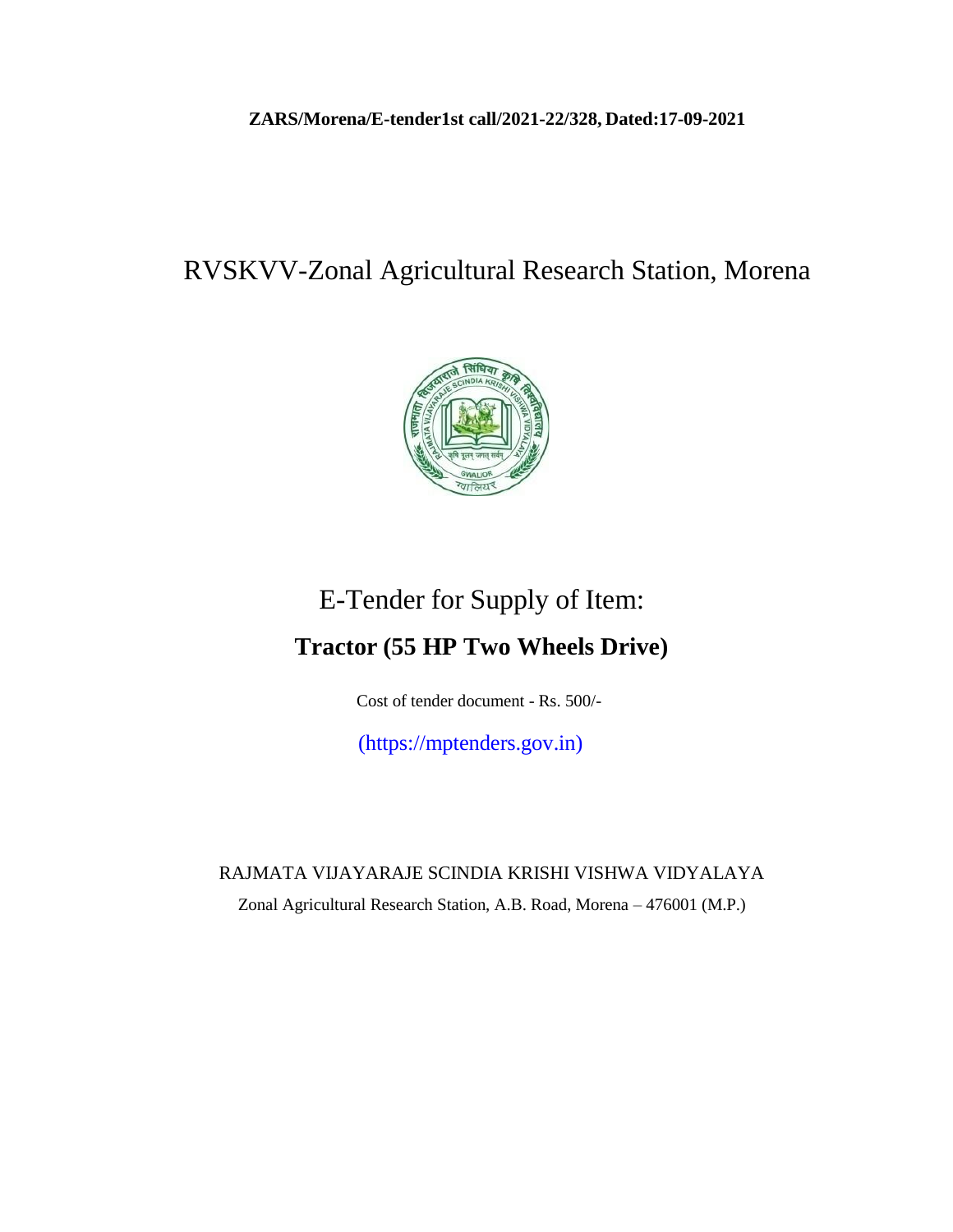## **RAJMATA VIJAYARAJE SCINDIA KRISHI VISHWA VIDYALAYA**

Zonal Agricultural Research Station, A.B. Road, Morena – 476001 (M.P.)

### **ZARS/Morena/E-tender1st call/2021-22/328, Dated:17-09-2021**

## E- TENDER INVITING NOTICE (1<sup>st</sup> Call)

Tenders are invited from reputed firms/companies for purchase of **Tractor 55 HP two wheels drive** at Zonal Agricultural Research Station, Morena Farm on or before **15.10.2021** latest by **1**:00 pm. For the details of items, tender form, terms & conditions and other information please visit website on mptenders.gov.in and University website [www.rvskvv.net](http://www.rvskvv.net/) only.

**Associate Director Research**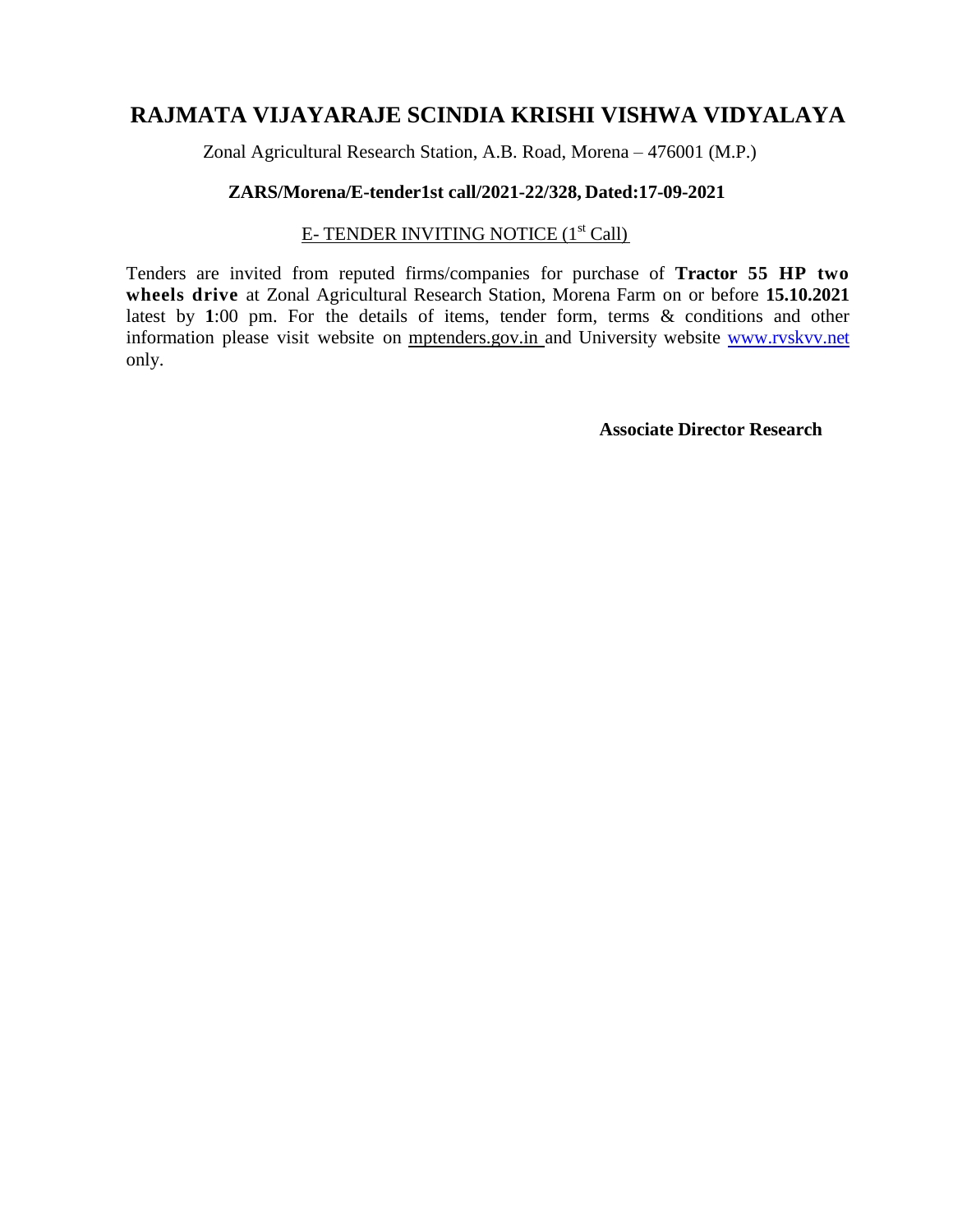## **RAJMATA VIJAYARAJE SCINDIA KRISHI VISHWA VIDYALAYA**

Zonal Agricultural Research Station, A.B. Road, Morena – 476001 (M.P.)

#### **ZARS/Morena/E-tender1st call/2021-22/328, Dated:17-09-2021**

## E- TENDER INVITING NOTICE (1<sup>st</sup> Call)

Tenders are invited from reputed firms/companies for purchase of **Tractor 55 HP two wheels drive** at Zonal Agricultural Research Station, Morena on or before **15.10.2021** latest by **1**:00 pm. For the details of items, tender form, terms & conditions and other information please visit website on mptenders.gov.in and University website [www.rvskvv.net](http://www.rvskvv.net/) only.

- 1. Tender documents can be purchased only online and downloaded from https:// [www.mptenders.gov.in](http://www.mptenders.gov.in/), by making online payment for the prescribed non-refundable tender fees. Only in case if the tender is dropped without opening, the tender fees shall be refunded after deduction of necessary portal charges. Manual purchase of tender is not allowed. The tender fee is inclusive of all applicable taxes.
- 2. The tenderer must have to submit EMD of particular item as given in tender form online on e-tender website [www.mptenders.gov.in](http://www.mptenders.gov.in/).
- 3. The relevant portion of tender which tenderers have to fill online would be available on above portal on date mentioned against each tender. The Bidders shall have to submit their Bids online and upload the relevant documents / forms as per time schedule (Key Dates).
- 4. The required documents sealed and signed on each page to be submitted (hard copy) in the **Technical Bid Envelope– "A".** The duly sealed envelope should superscribed "**TENDER FOR THE TRACTOR (NAME OF THE ITEM) DUE on 15.10.2021 by 1:0 PM FOR ADR, Zonal Agricultural Research Station, Morena–476001(M.P.)**
- 5. The corrigendum or addendum to the bidding documents, if any, as well as any change in due date(s) of opening of tender will be published on the website https:// [www.mptenders.gov.in](http://www.mptenders.gov.in/) but will not be published in news paper. Hence participant bidders are advised to regularly visit the website until the bid opening. The Institution shall not be responsible in any way for any ignorance of the bidders about the corrigendum or addendum or change in the due date(s).
- 6. Tenderer has to quote for all the components of a particular "Unit", part application for a particular component of unit shall not be entertained.
- 7. Only the manufacturer and their authorized dealer will submit the tender.
- 8. One person or firm shall not submit more than one tender for the same item.
- 9. Broad based specification of the system / equipment is given along with the tender form. The tenderer should take note of it and if there are additional specifications, which need attention, should be mentioned in the specification.
- 10. The tender offer should have validity for the period up to  $31<sup>st</sup>$  March 2022.
- *11. The rates quoted should be inclusive of taxes, F.O.R. Zonal Agricultural Research Station, Morena-476001 (M.P.), inclusive of packing & forwarding, loading, unloading and handling charges, installation at site, freight, insurance, full risk coverage, registration of RTO, Insurance and other documents, etc.*
- 12. Breakup of the prices for the main item and its accessories should be given separately. The tenderer should also specify the probable period of delivery of the equipment.
- 13. The ADR, Zonal Agricultural Research Station, Morena reserves the right to extend the due date and the date of opening of the tender.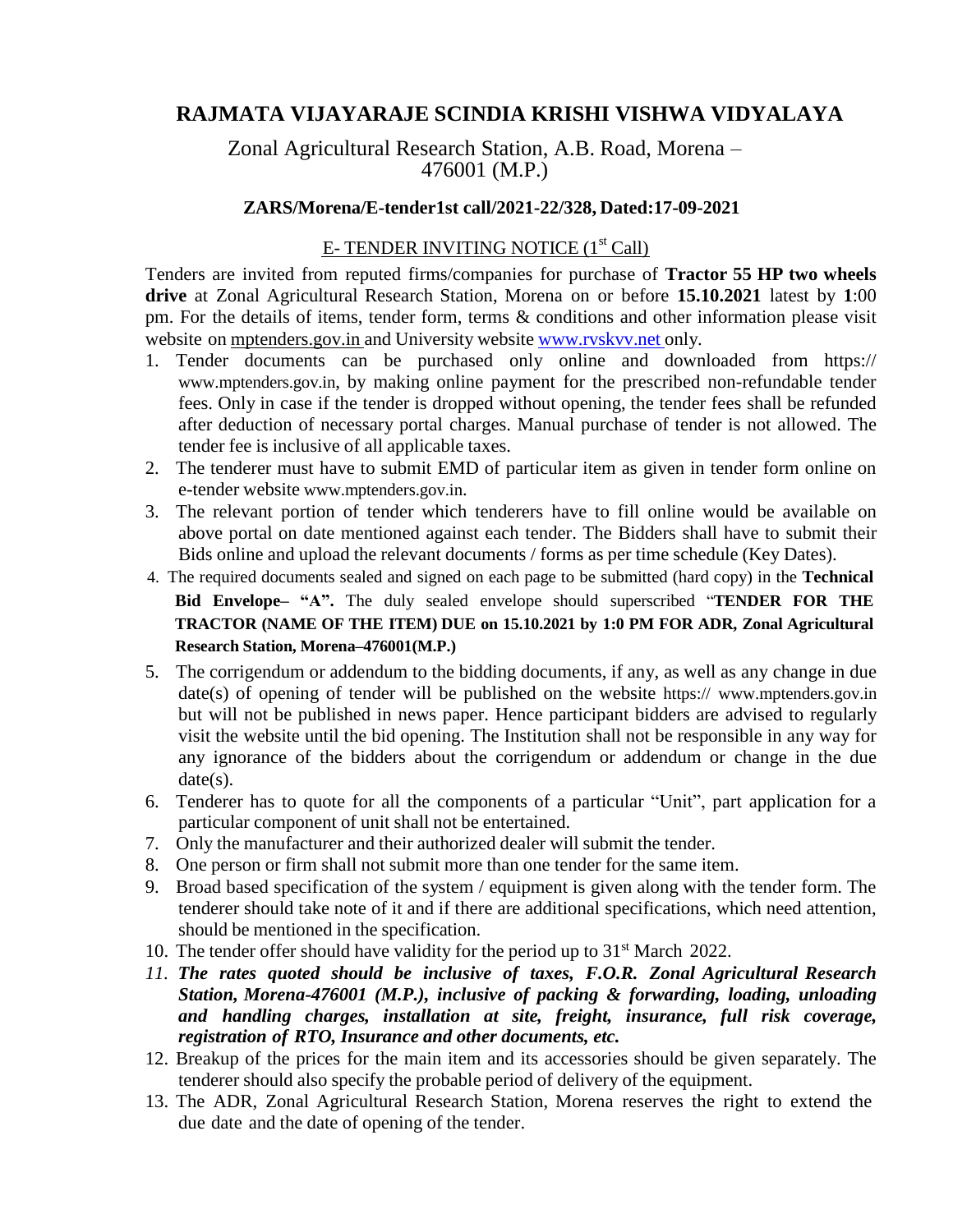- 14. The tenderer will arrange to supply the equipment as per the specifications within 30 days.
- 15. Specified period of delivery from the date of issue of order failing which the order will be treated as cancelled.
- 16. The standard terms and conditions of payment acceptable or payment in full will be made after the contract is effective in full and to the satisfaction of the authority. The payment will be released to the firm supplying the equipment only on successful installation.
- 17. Any deviation, variation or non-compliance by the tenderer shall be considered as breach of contract and the undersigned reserves the right to forfeit the amount of the EMD in part or full and to take action as per legal arrangement.
- 18. The ADR, Zonal Agricultural Research Station, Morena, reserves the right to accept or reject any or all the tenders without assigning any reason there to and to split of the tender as deemed fit.
- 19. Should there arise any dispute, the Hon'ble Vice Chancellor, RVSKVV, Gwalior shall be the sole Arbitrator whose decision in the matter shall be final and binding.
- 20. The tenderer shall have to give an undertaking that the terms and conditions as mentioned above are acceptable to the tenderer by providing a signed and dully stamped copy of the terms and conditions.
- 21. Installation & essential training for operation of instrument will be duty of the tenderer.
- 22. Only reputed manufactures and authorized dealers having following documents to quote (copies to be enclosed).
	- a. Only original technical literature should be enclosed with tender form.
	- b. Registration with GST/SGST department.
	- c. Income Tax/VAT clearance for the last two years.
	- d. GST Number Certificate.
	- e. Supplier should have average annual turnover of Rs. 50 lakhs for last 2 years.

ADR Zonal Agricultural Research Station, Morena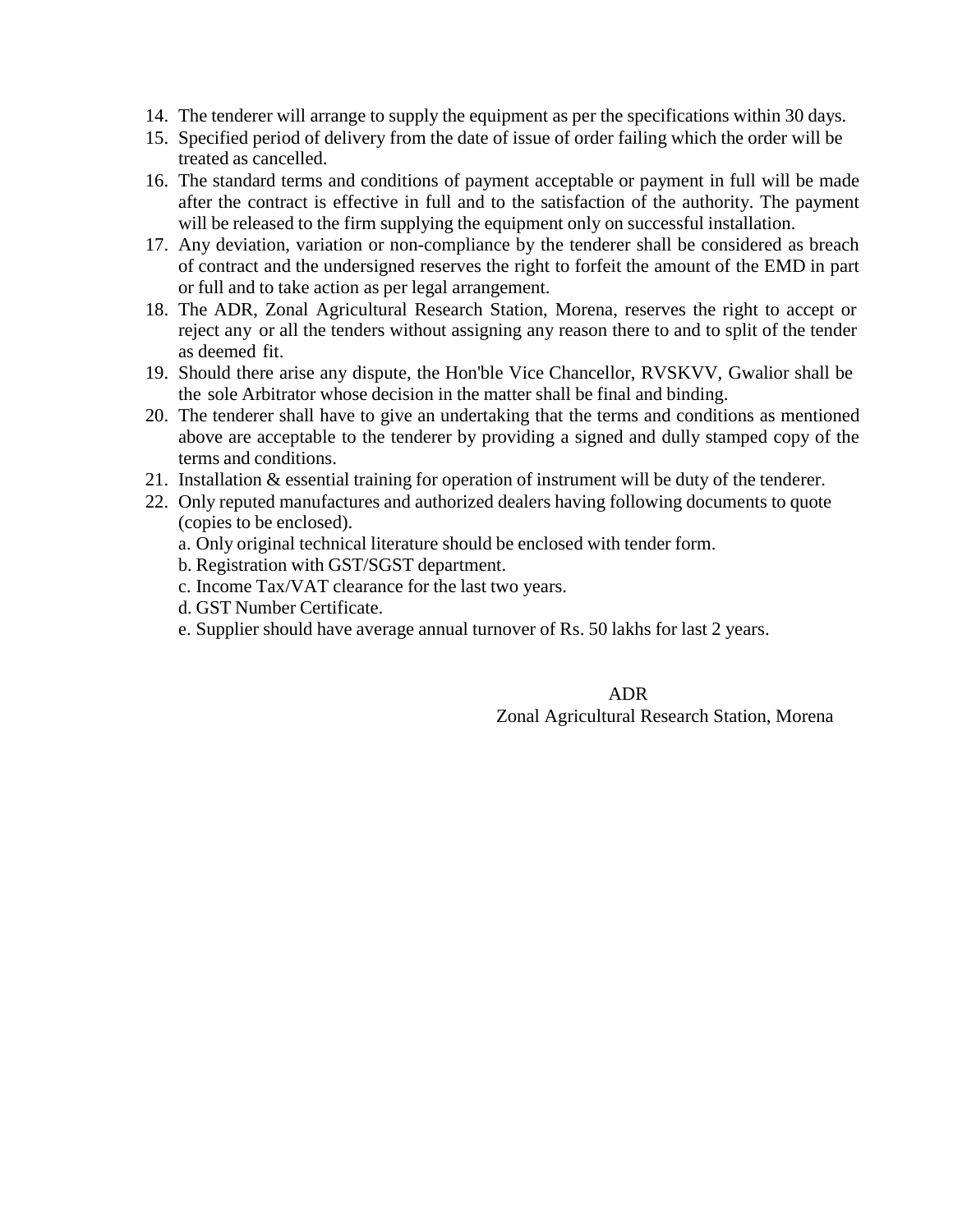## **Key Dates:**

| Tender No.                        | ZARS/Morena/E-tender1st call/2021-22/328, |  |  |
|-----------------------------------|-------------------------------------------|--|--|
|                                   | Dated:17-09-2021                          |  |  |
| Document Download Start Date      | 22.09.2021 16.00 PM on wards              |  |  |
|                                   |                                           |  |  |
| <b>Bid submission Start Date</b>  | 22.09.2021 17.00 PM on wards              |  |  |
|                                   |                                           |  |  |
| Bid submission closing Date       | 15.10.2021 13.00 PM                       |  |  |
|                                   |                                           |  |  |
| <b>Technical Bid Opening Date</b> | 15.10.2021 15.00 PM                       |  |  |
|                                   |                                           |  |  |
| <b>Financial Bid Opening Date</b> | After approval of technical bid           |  |  |

ADR Zonal Agricultural Research Station, Morena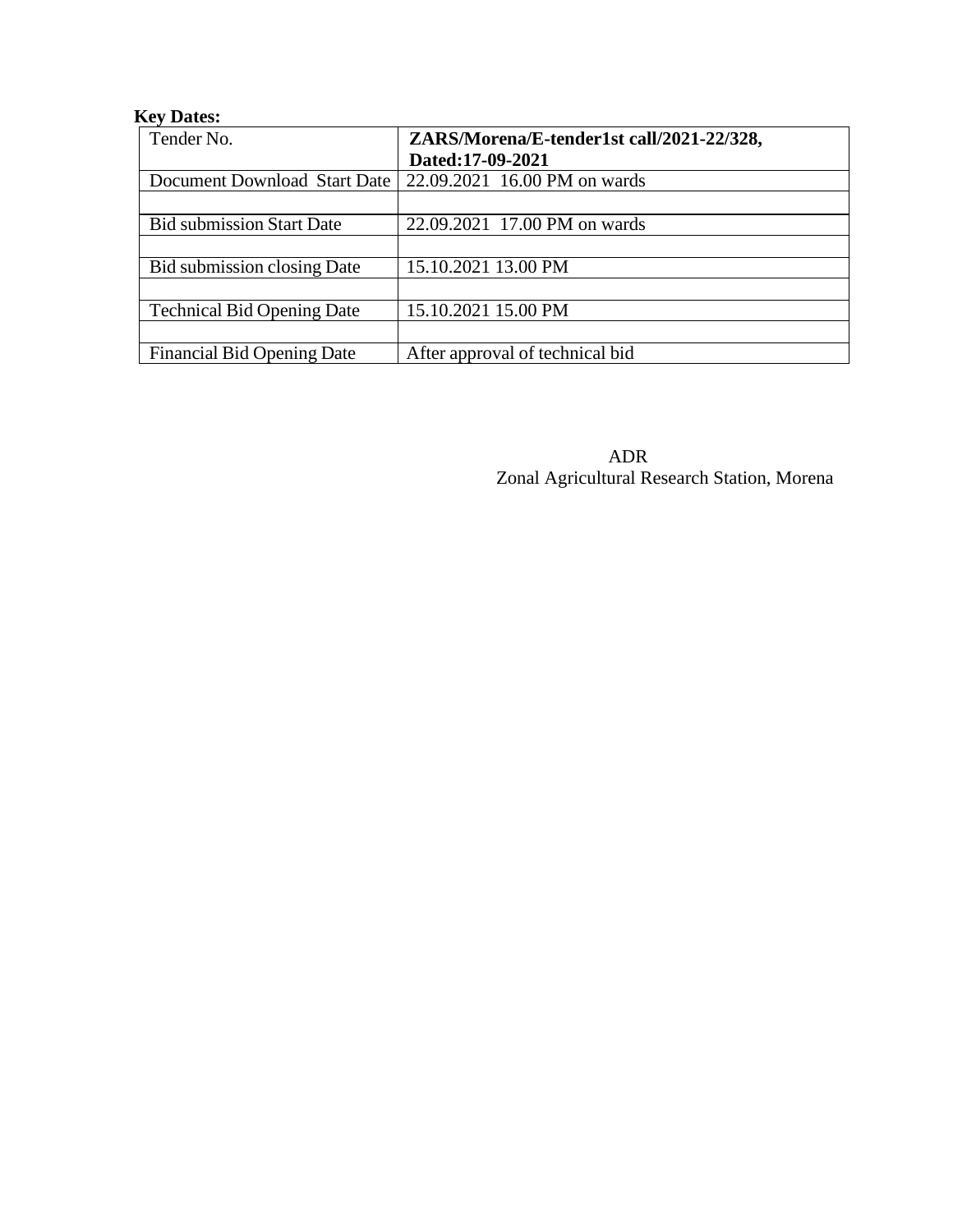## **Tender Form**

- 1. Name of item: **Tractor 55 HP two wheels drive**
- 2. Tender documents can be purchased (Fees Rs 500/-) only online through https:// *mptenders.gov.in* by making online payment. The last date of purchase of tender document is as mentioned in the key dates.
- 3. Earnest money (Rs. 15000/-) can be deposited only online through https://*mptenders.gov.in* by making online payment. The last date of submission bid as mentioned in the key dates.

| <b>Tractor</b><br>with | <b>Particulars</b>                    | <b>Technical Specification</b>                                                                                                                                                                                                                          |  |  |  |
|------------------------|---------------------------------------|---------------------------------------------------------------------------------------------------------------------------------------------------------------------------------------------------------------------------------------------------------|--|--|--|
| complete               | <b>Engine HP Range</b>                | 55 @ 2400 RPM                                                                                                                                                                                                                                           |  |  |  |
| accessories            | Cylinders                             | 3 (Coolant cooled with overflow reservoir, Turbo charged)<br>Dry type, Dual element<br>Dual<br>Collarshift<br>2900 mm                                                                                                                                   |  |  |  |
|                        | Air filter                            |                                                                                                                                                                                                                                                         |  |  |  |
|                        | Clutch Type                           |                                                                                                                                                                                                                                                         |  |  |  |
|                        | <b>Transmission Type</b>              |                                                                                                                                                                                                                                                         |  |  |  |
|                        | Turning radius                        |                                                                                                                                                                                                                                                         |  |  |  |
|                        | <b>Brake Type</b>                     | Oil immersed disc brakes<br>Power operated                                                                                                                                                                                                              |  |  |  |
|                        | <b>Steering Type</b>                  |                                                                                                                                                                                                                                                         |  |  |  |
|                        | Type of Wheel drive                   | 2 Wheel Drive                                                                                                                                                                                                                                           |  |  |  |
|                        | Number of Speeds                      | 8 Forward + 4 Reverse                                                                                                                                                                                                                                   |  |  |  |
|                        | <b>Tyre Dimensions front</b>          | $7.5 \times 16$                                                                                                                                                                                                                                         |  |  |  |
|                        | Tyre Dimensions rear                  | $16.9 \times 28$                                                                                                                                                                                                                                        |  |  |  |
|                        | PTO Type                              | Independent, 6 Splines                                                                                                                                                                                                                                  |  |  |  |
|                        | PTO Speed                             | 540 @ 2100 RPM                                                                                                                                                                                                                                          |  |  |  |
|                        | <b>Hydraulics Lifting Capacity</b>    | Min. 1600 kgf                                                                                                                                                                                                                                           |  |  |  |
|                        | Three-point Linkage<br>and Controls   | Automatic depth and draft control (ADDC)<br>1900-2000 kg<br>$50-60$ L<br>3300-3500 mm                                                                                                                                                                   |  |  |  |
|                        | <b>Total Weight</b>                   |                                                                                                                                                                                                                                                         |  |  |  |
|                        | Fuel Tank Capacity,                   |                                                                                                                                                                                                                                                         |  |  |  |
|                        | <b>Overall Length</b>                 |                                                                                                                                                                                                                                                         |  |  |  |
|                        | Overall Width                         | 1700-1900 mm                                                                                                                                                                                                                                            |  |  |  |
|                        | Wheelbase                             | 1800-2000                                                                                                                                                                                                                                               |  |  |  |
|                        | Ground clearance                      | Min 400 mm                                                                                                                                                                                                                                              |  |  |  |
|                        | <b>Warranty with Tractor Purchase</b> | 2 years minimum                                                                                                                                                                                                                                         |  |  |  |
|                        | Features                              | Dry type air filter, oil jet for piston cooling,<br>radiator with overflow reservoir, Collarshift type<br>gear box, Finger guard, PTO NSS, Digital hour<br>meter, Underhood exhaust muffler, Water<br>separator, Planetary gear with with straight axle |  |  |  |
|                        | Color                                 | Any One                                                                                                                                                                                                                                                 |  |  |  |
|                        | Accessories                           | Ballast weights, Canopy, Canopy holder, Draw bar, Tow<br>hook, Wagon hitch                                                                                                                                                                              |  |  |  |

4. **Technical specifications**: **Tractor 55 HP two wheels drive**

- 5. a. Whether you are Contractor/Main distributor/dealer/authorized agency of company or manufacturer:
	- b. Certificate of above.................................................. Encl.No.
	- c. Your annual turnover .................................................lakh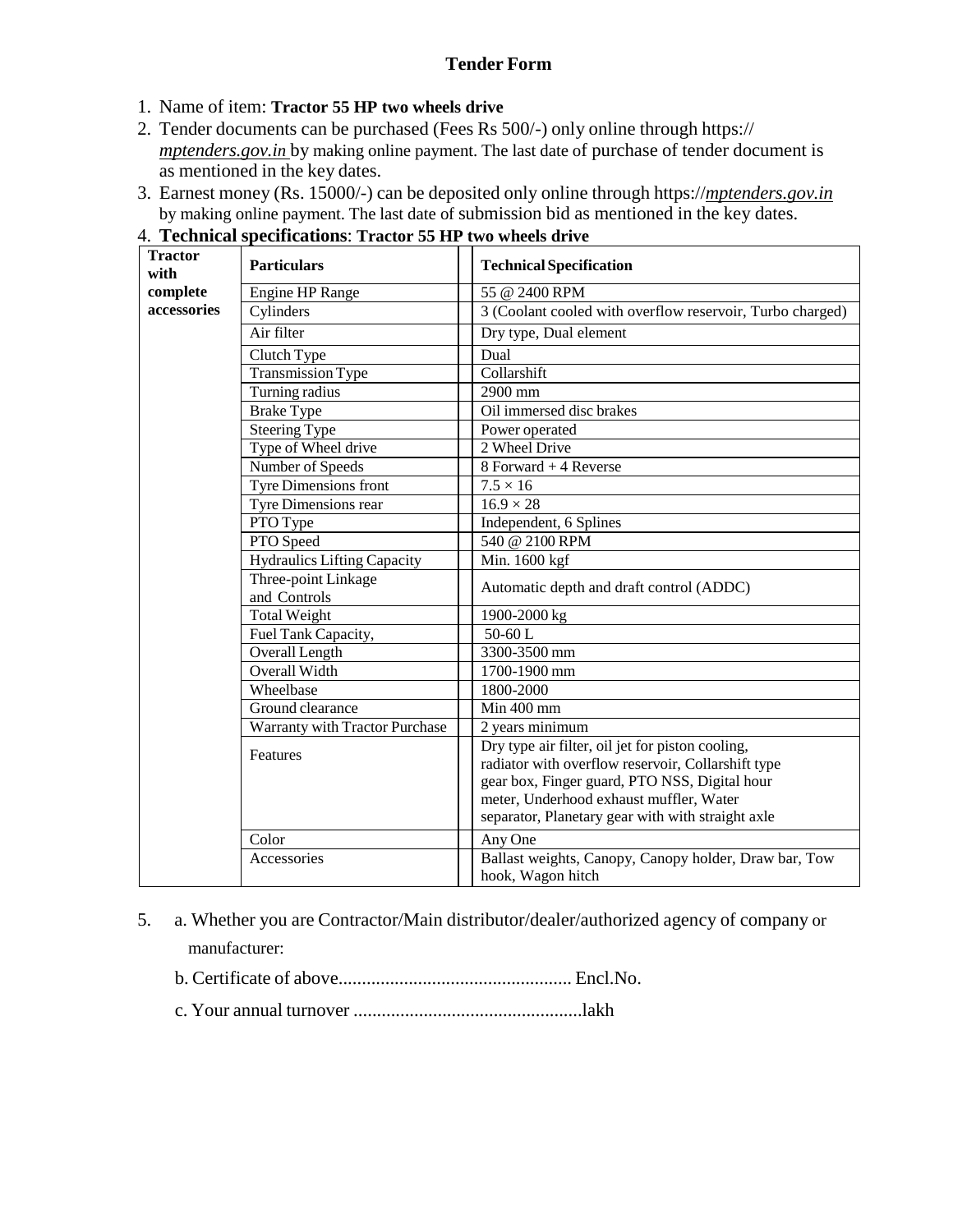| 8. | Experience/appreciation/ performance certificate from institute / concern of repute for<br>quoted item: |
|----|---------------------------------------------------------------------------------------------------------|
|    | 9. Whether the item is free of taxes/ duties. If yes, enclose the                                       |
|    |                                                                                                         |
|    |                                                                                                         |
|    | 11. After sale service (for repair at site/at shop/spare parts availability)                            |
|    | 12. Registration of RTO charges include in price bid.                                                   |
|    | 13. Insurance Charges include in price bid.                                                             |

## **Declaration by the Bidder**

It is hereby declared that the details given above are correct as pertaining to the quoted model, and all data and reports required for substantiation of technical claims have been submitted.

(Authorized Signatory)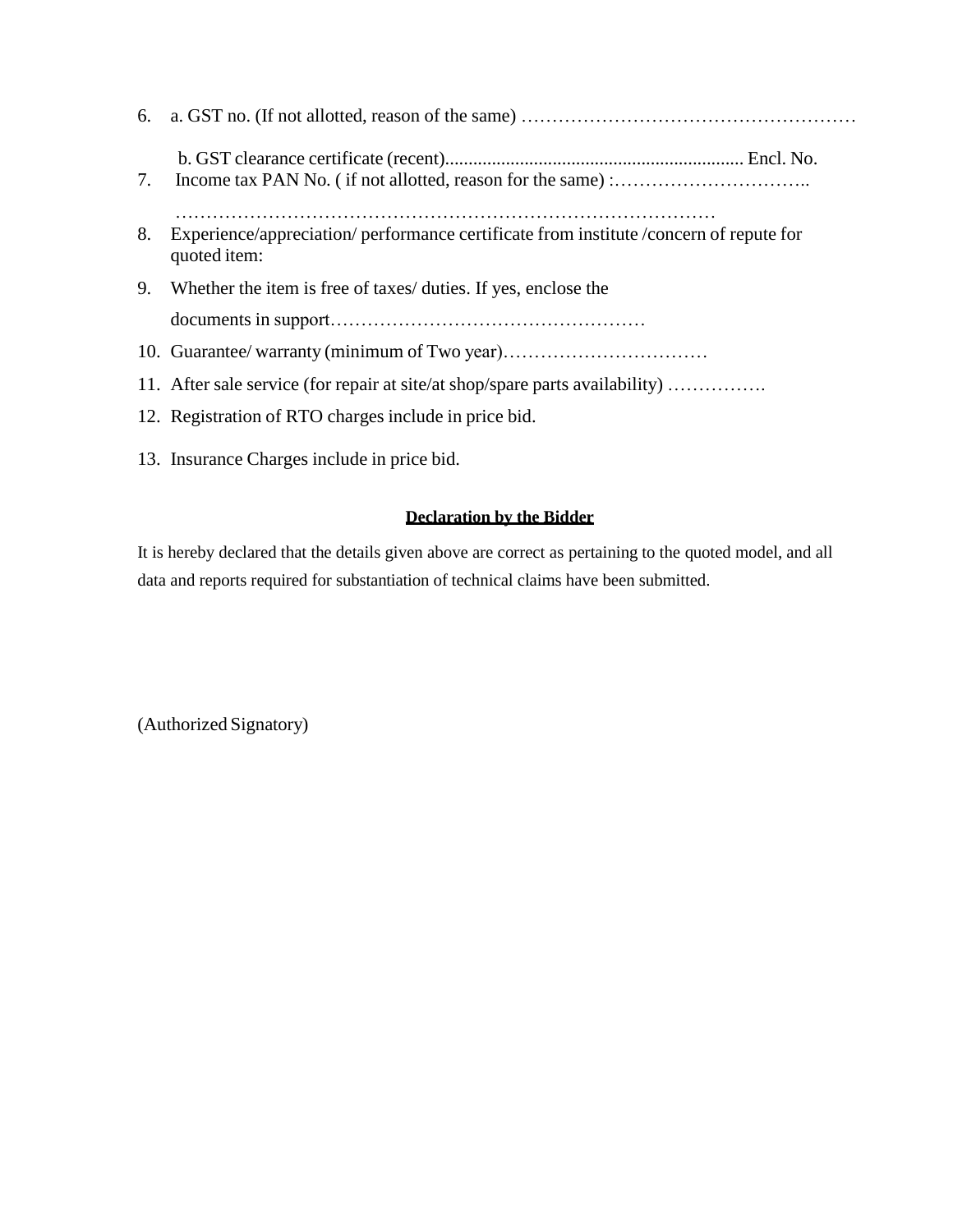## **Zonal Agricultural Research Station, Morena–476001 (M.P.)**

## **ZARS/Morena/E-tender1st call/2021-22/328, Dated:17-09-2021**

## **Details of Manufacturer/ Bidder:**

| 1. | Name & full address of the<br><b>Manufacturer / Tenderer</b> | $\ddot{\cdot}$ |  |
|----|--------------------------------------------------------------|----------------|--|
| 2. | a) Telephone/ Mobile No.                                     | $\ddot{\cdot}$ |  |
|    | b) Fax No.                                                   |                |  |
|    | c) E-mail                                                    |                |  |
| 3. | Location of the manufacturing factory  :                     |                |  |
| 4. | Name & full address of the Bidder                            | $\ddot{\cdot}$ |  |
|    | a) Telephone/ Mobile No.                                     |                |  |
|    | b) Fax No.                                                   |                |  |
|    | $c)$ E-mail                                                  |                |  |
| 5. | PAN No.                                                      | $\ddot{\cdot}$ |  |
| 6. | <b>GSTIN No.</b>                                             | $\ddot{\cdot}$ |  |
| 7. | <b>Bank Account Details</b>                                  |                |  |
|    | <b>Bank Name</b>                                             |                |  |
|    | <b>Bank Branch</b>                                           |                |  |
|    | <b>Account Number</b>                                        |                |  |
|    | <b>IFSC</b>                                                  |                |  |

**Seal and Sign of Tenderer**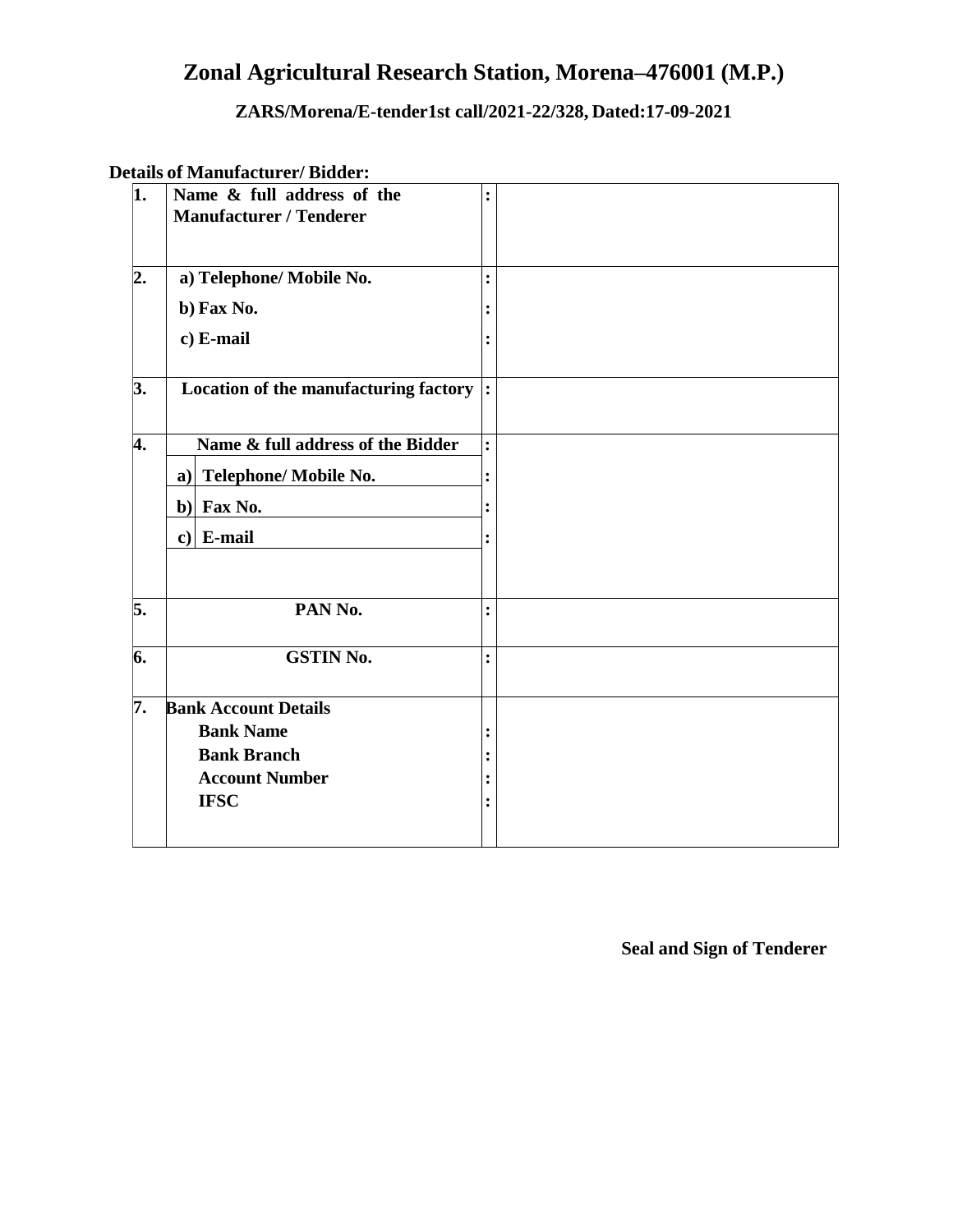## **Zonal Agricultural Research Station, Morena–476001 (M.P.)**

#### **ZARS/Morena/E-tender1st call/2021-22/328, Dated:17-09-2021**

# **Price bid**

|                |                                  |          |              |              | <b>RTO</b>          |              |
|----------------|----------------------------------|----------|--------------|--------------|---------------------|--------------|
|                |                                  |          | <b>Basic</b> |              | <b>Registration</b> | <b>Total</b> |
|                |                                  |          | Cost         | <b>Taxes</b> | & Insurance         | Cost         |
| S.             |                                  |          | (Rs.)        | (Rs.)        | charge (Rs.)        | (Rs.)        |
|                | No. Item                         | Quantity |              | 2            | 3                   | $(1+2+3)$    |
|                | Tractor 55 HP two wheels         |          |              |              |                     |              |
|                | drive                            |          |              |              |                     |              |
|                | (as per specification in tender) |          |              |              |                     |              |
| $\overline{1}$ | form)                            | 01       |              |              |                     |              |
|                |                                  |          |              |              |                     |              |
|                |                                  |          |              |              |                     |              |
|                |                                  |          |              |              |                     |              |
|                |                                  |          |              |              |                     |              |
|                |                                  |          |              |              |                     |              |
|                |                                  |          |              |              |                     |              |

#### **(To be submitted on-line only)**

#### **Declaration by the Bidder**

It is hereby declared that the details given above are correct as pertaining to the quoted model, and all data and reports required for substantiation of technical claims have been submitted.

#### SIGNATURE OF TENDERER

#### SEAL OF THE COMPANY

#### **NOTE:**

- 1. The documents required in NIT (original documents sealed and signed on each page) to be submitted (hard copy) in the **Technical Bid Envelope– "A"** at the address given below before last date as mentioned in bid. The duly sealed envelope should super scribed "**TENDER FOR THE TRACTOR (NAME OF THE ITEM) DUE on 15.10.2021 by 1:00 PM FOR ADR, Zonal Agricultural Research Station, Morena–476001(M.P.)**
- 2. **Price bid only submitted on line only.**